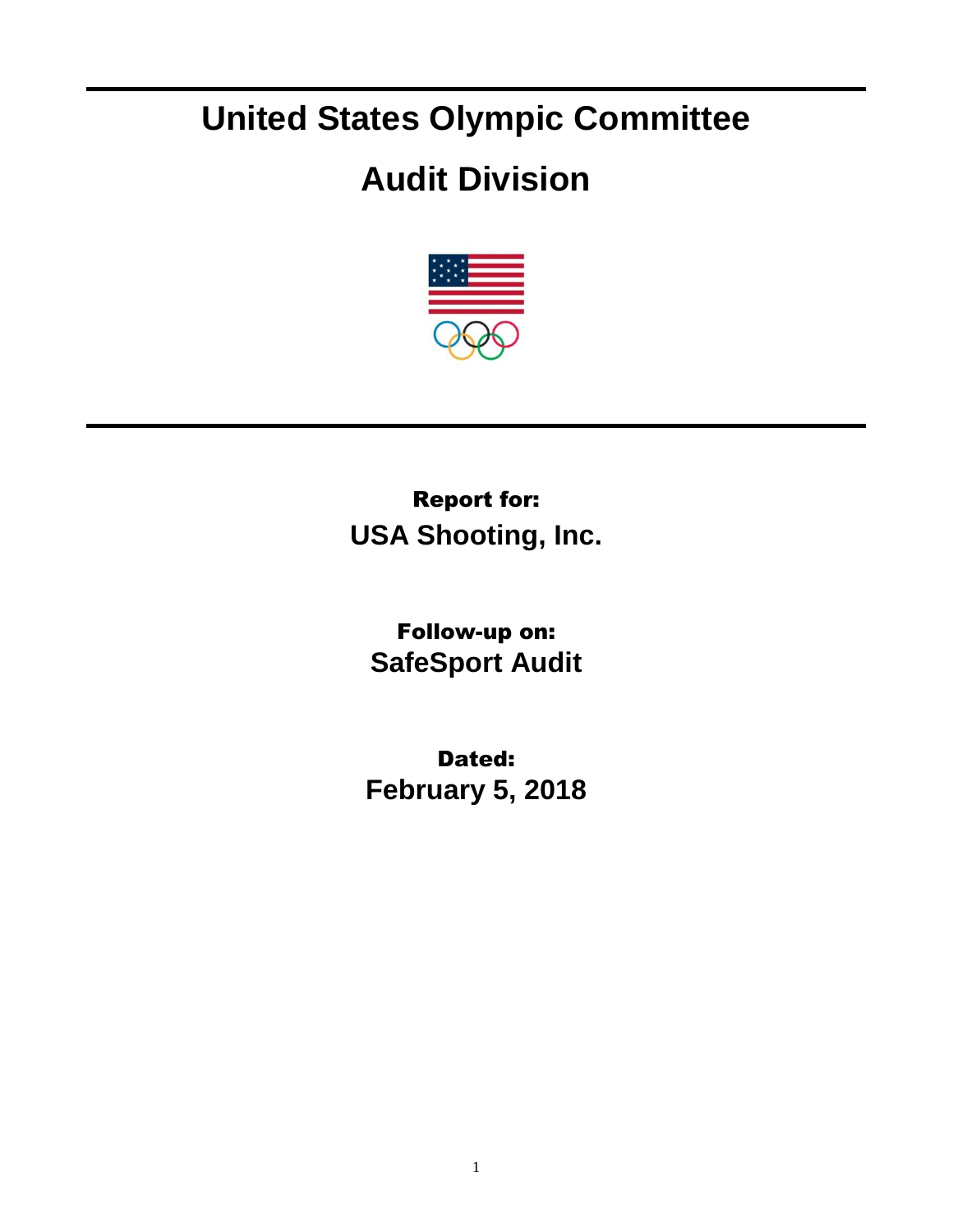UNITED STATES OLYMPIC COMMITTEE 1 Olympic Plaza Colorado Springs, CO 80909



February 5, 2018

Keith Enlow Chief Executive Officer USA Shooting

Dear Keith,

During the second and third quarter of 2017, Baker Tilly Virchow Krause (Baker Tilly) performed a SafeSport audit of USA Shooting, Inc. (USA Shooting). The purpose of the follow-up review is to report on the status of the recommendation from the SafeSport audit of USA Shooting dated October 2017. Our methodology was limited to communication with USA Shooting and a review of various policies provided by the organization. The Audit Division did not perform additional audit work to verify action was taken. However, SafeSport will continue to be tested during the routine audit process.

The review found the recommendation was implemented and is considered closed. Overall, USA Shooting was prompt to implement the recommendation made in the SafeSport audit.

Ellen A Sent

We thank you and your staff for assisting in the follow-up review.

Sincerely,

fit Julle

Bridget Toelle, CPA, CIA Ellen Senf Senior Director, Audit Staff Auditor

cc: Scott Blackmun Jeff Price Rick Adams Michael Theimer Gary Johansen Chris McCleary